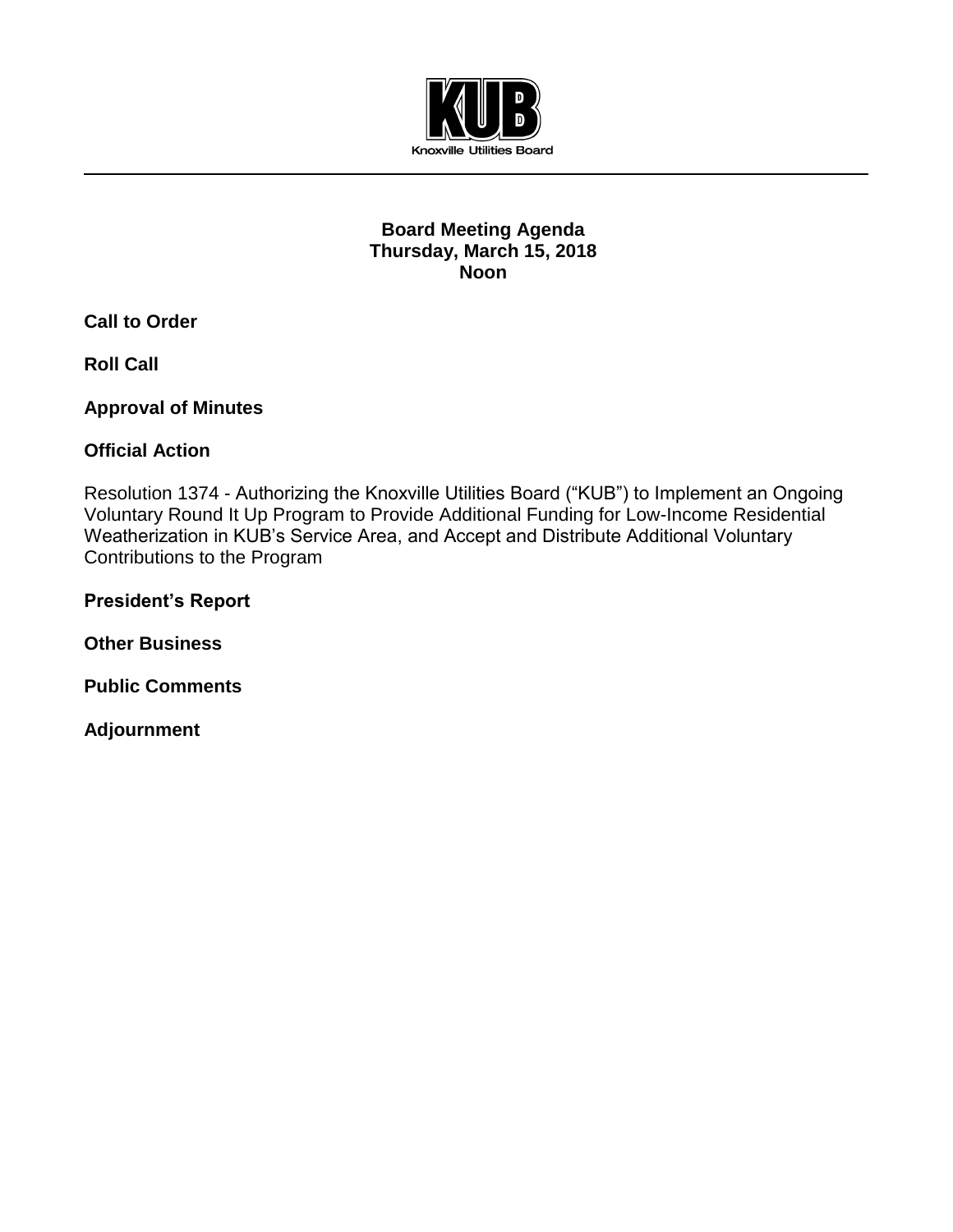

March 9, 2018

Knoxville Utilities Board 445 S. Gay Street Knoxville, Tennessee 37902-1109

Commissioners:

In May 2015, KUB began a voluntary utility bill round up pilot program to provide additional funding for low-income home weatherization in KUB's service area. The duration of the pilot program was set for three years by the KUB Board.

During the past three years, KUB has successfully partnered with the Knoxville Knox County Community Action Committee (CAC) to administer the pilot utility bill round up program. Customer contributions have totaled \$2.2 million and provided weatherization for 178 homes. The weatherization of those homes has enabled low-income KUB customers to reduce their monthly utility bills and alleviated the strain on community utility bill payment assistance resources.

Although the pilot program has been successful, there remains a substantial need for lowincome residential weatherization in KUB's service area. Therefore, it is Staff's recommendation the Board authorize the implementation of an ongoing voluntary Round It Up Program, and allow KUB to accept and distribute additional voluntary contributions to the Program.

Resolution 1374 authorizes KUB to implement an ongoing voluntary Round It Up Program to provide additional funding for low-income residential weatherization in KUB's service area, and accept and distribute additional voluntary contributions to the Program, with the Program to be administered by CAC on KUB's behalf.

I recommend the adoption of Resolution 1374 on first and final reading.

Respectfully submitted,

Uirtta Roach

Mintha E. Roach President and CEO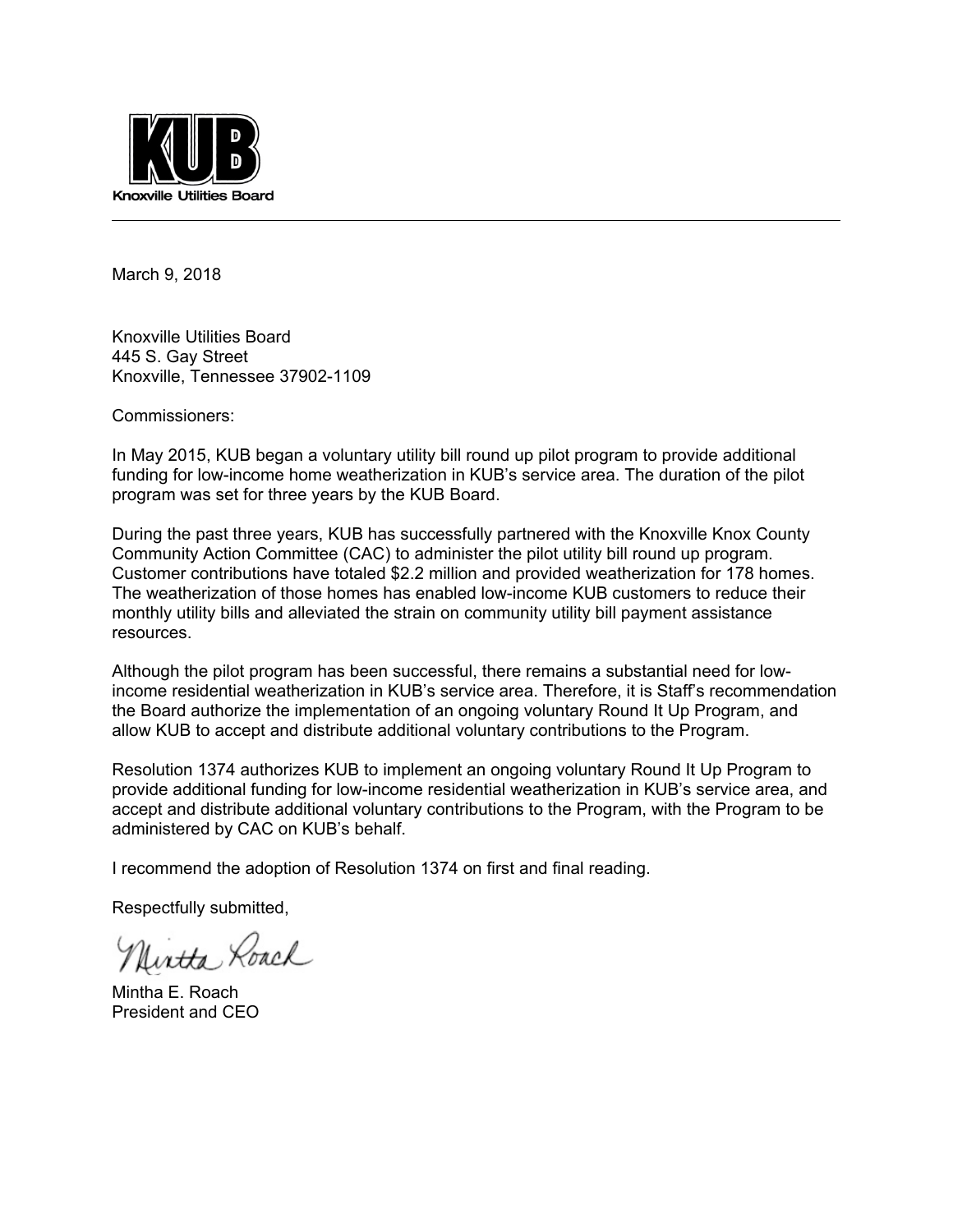# **RESOLUTION NO. 1374**

#### **A Resolution Authorizing the Knoxville Utilities Board ("KUB") to Implement an Ongoing Voluntary Round It Up Program to Provide Additional Funding for Low-Income Residential Weatherization in KUB's Service Area, and Accept and Distribute Additional Voluntary Contributions to the Program**

**Whereas**, in 2014 the KUB Board of Commissioners ("Board") adopted Resolution 1318, authorizing a three-year voluntary pilot utility bill round up program ("Pilot Program") to provide funding for low-income residential weatherization in KUB's service area; and

 **Whereas**, KUB successfully partnered with the Knoxville-Knox County Community Action Committee (CAC), an agency with over 50 years of experience in administering weatherization programs, to administer the Pilot Program on KUB's behalf; and

 **Whereas**, the Pilot Program has demonstrated success in raising \$2.2 million to weatherize the homes of more than 170 low-income customers; and

 **Whereas**, the Pilot Program has resulted in lower utility bills for those low-income customers due to more energy efficient homes, and alleviated the strain on community utility bill payment assistance resources; and

 **Whereas**, the Pilot Program has allowed CAC to substantially increase the number of weatherization services available; and

 **Whereas**, the Pilot Program has supported KUB's environmental stewardship goals of promoting energy efficient homes; and

 **Whereas**, the Pilot Program is scheduled to end in May 2018; and

 **Whereas**, the need for weatherization assistance remains high with approximately 2,000 customers on the waiting list for CAC's home weatherization assistance in KUB's service area; and

 **Whereas**, the continuation of the utility bill round up program will allow for sustainable weatherization funding for low-income residential customers, and is in the best interest of KUB and its customers; and

**Whereas**, based on the success of the Pilot Program, the Board desires for KUB to maintain an ongoing voluntary Round It Up Program ("Program") to provide additional funding for low-income residential weatherization in KUB's service area, and accept and distribute additional voluntary contributions to the Program.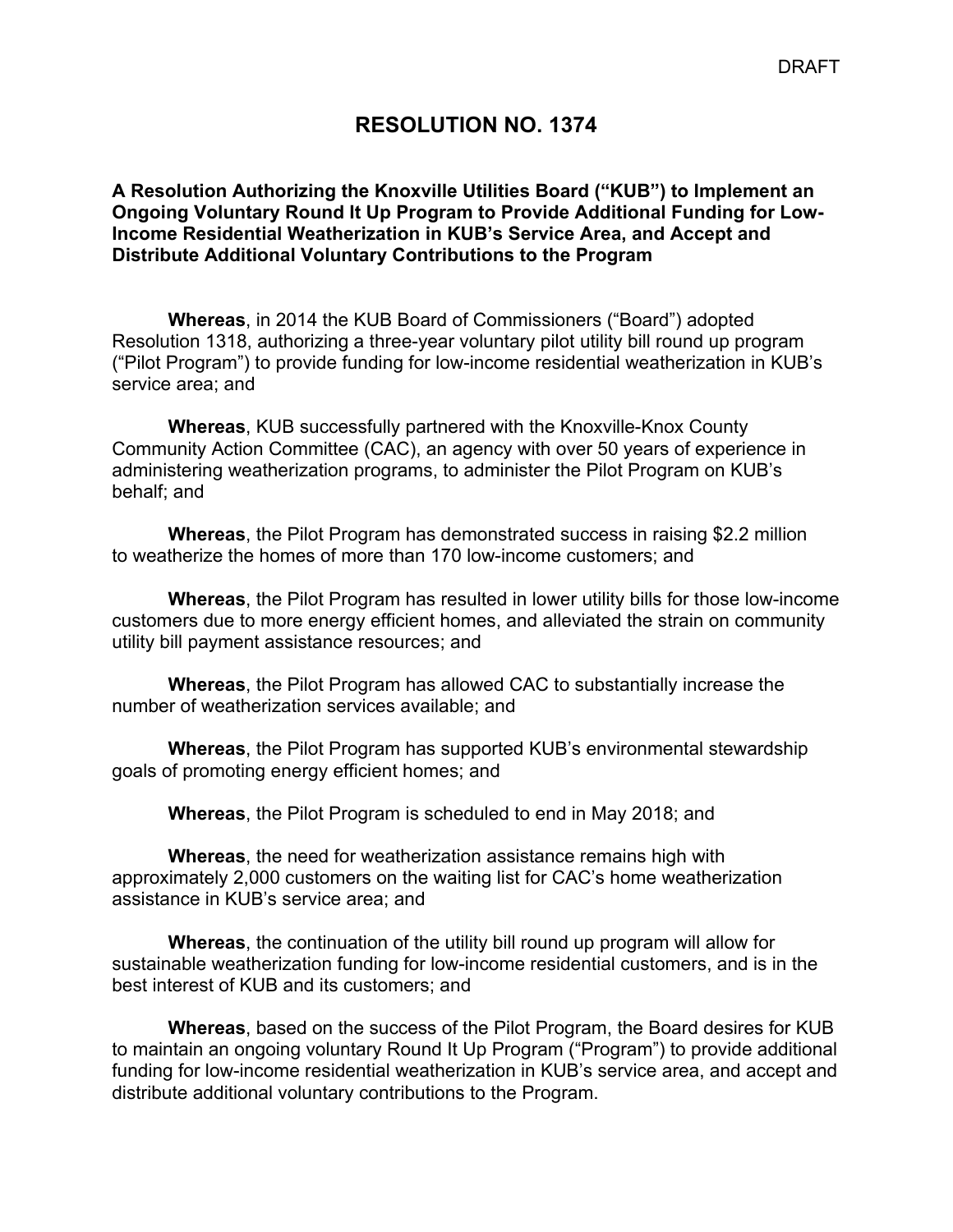#### **Now, Therefore, Be It Hereby Resolved by the Board of Commissioners of the Knoxville Utilities Board:**

**Section 1.** That the Board authorizes KUB to implement an ongoing voluntary Round It Up Program ("Program") to provide additional funding for low-income residential weatherization in KUB's service area, and accept and distribute additional voluntary contributions to the Program, all in accordance with state law.

**Section 2.** That the Program be administered by CAC on KUB's behalf.

**Section 3.** That this resolution shall take effect immediately upon its passage.

Celeste Herbert, Chair

 $\frac{1}{2}$  , and the set of the set of the set of the set of the set of the set of the set of the set of the set of the set of the set of the set of the set of the set of the set of the set of the set of the set of the set

 $\mathcal{L}=\mathcal{L}$  , we have the set of the set of the set of the set of the set of the set of the set of the set of the set of the set of the set of the set of the set of the set of the set of the set of the set of the set o Mark Walker, Board Secretary

APPROVED ON 1st & FINAL READING: EFFECTIVE DATE: MINUTE BOOK \_\_\_\_\_ PAGE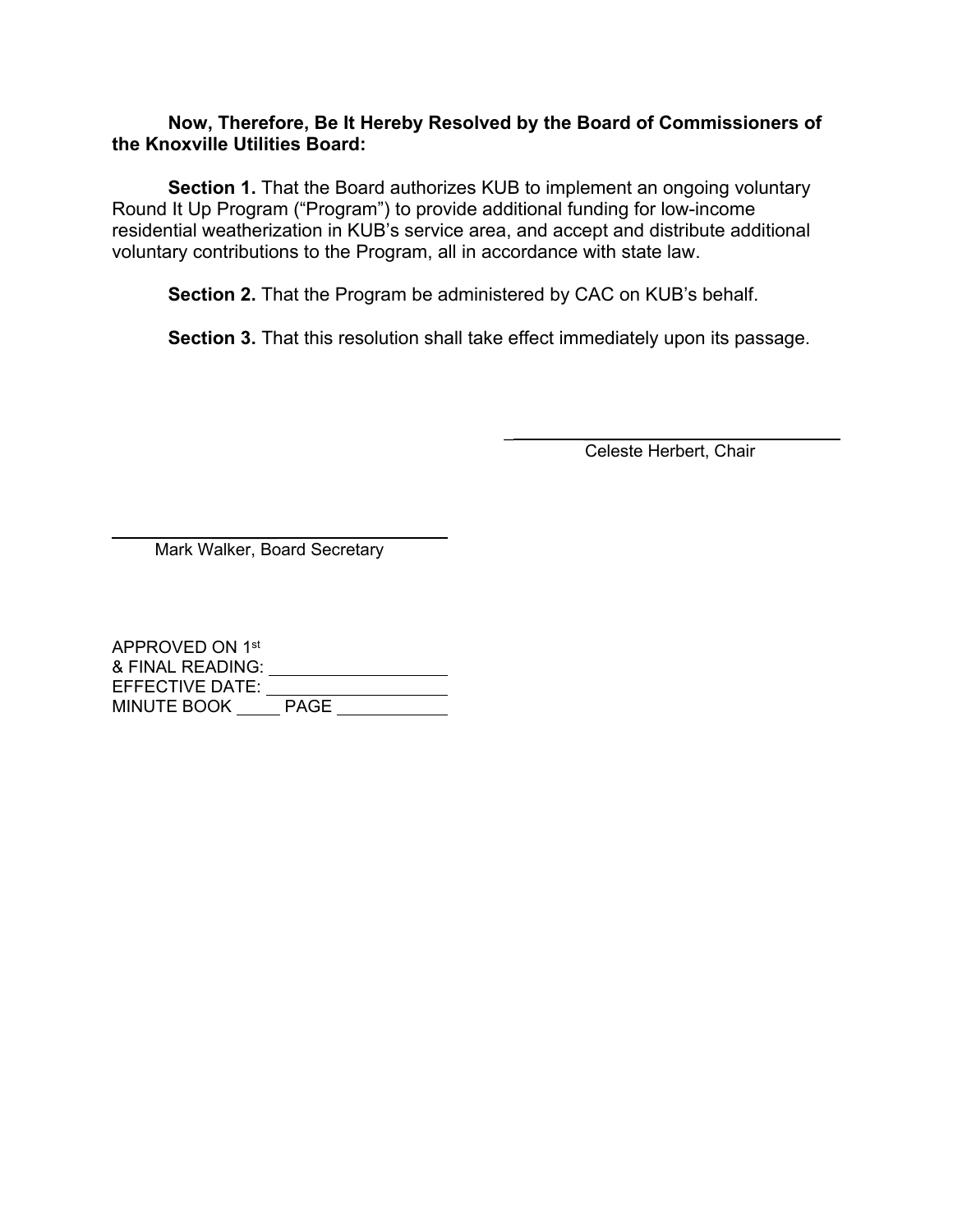### **Knoxville Utilities Board Board Meeting Minutes Thursday, February 15, 2018, Noon**

# **Call to Order**

The Knoxville Utilities Board met in regular session in the Larry A. Fleming Board Room at 445 S. Gay Street, on Thursday, February 15, 2018, pursuant to the public notice published in the January 6, 2018, edition of the *News Sentinel*. Chair Herbert called the meeting to order at 12:00 p.m.

Chair Herbert welcomed the seven KUB Leadership Development Program employees and the program facilitator attending the Board Meeting today and asked them to introduce themselves.

# **Roll Call**

Commissioners Present: Kathy Hamilton, Celeste Herbert, Sara Pinnell, Adrienne Simpson-Brown, Tyvi Small and John Worden

Commissioners Absent: Jerry Askew

# **Approval of Minutes**

The Minutes of the January 18, 2018, Board Meeting were approved as distributed upon a motion by Commissioner Small and seconded by Commissioner Worden.

### **Old Business**

None

### **New Business**

**Resolution 1373, A Resolution Requesting the City Council of the City of Knoxville to Pass a Resolution Setting the Tax Equivalent Payments for the Electric and Gas Systems for the Fiscal Year Beginning July 1, 2017 and Providing for the Allocation and Distribution of Such Payments to the Affected Taxing Jurisdictions**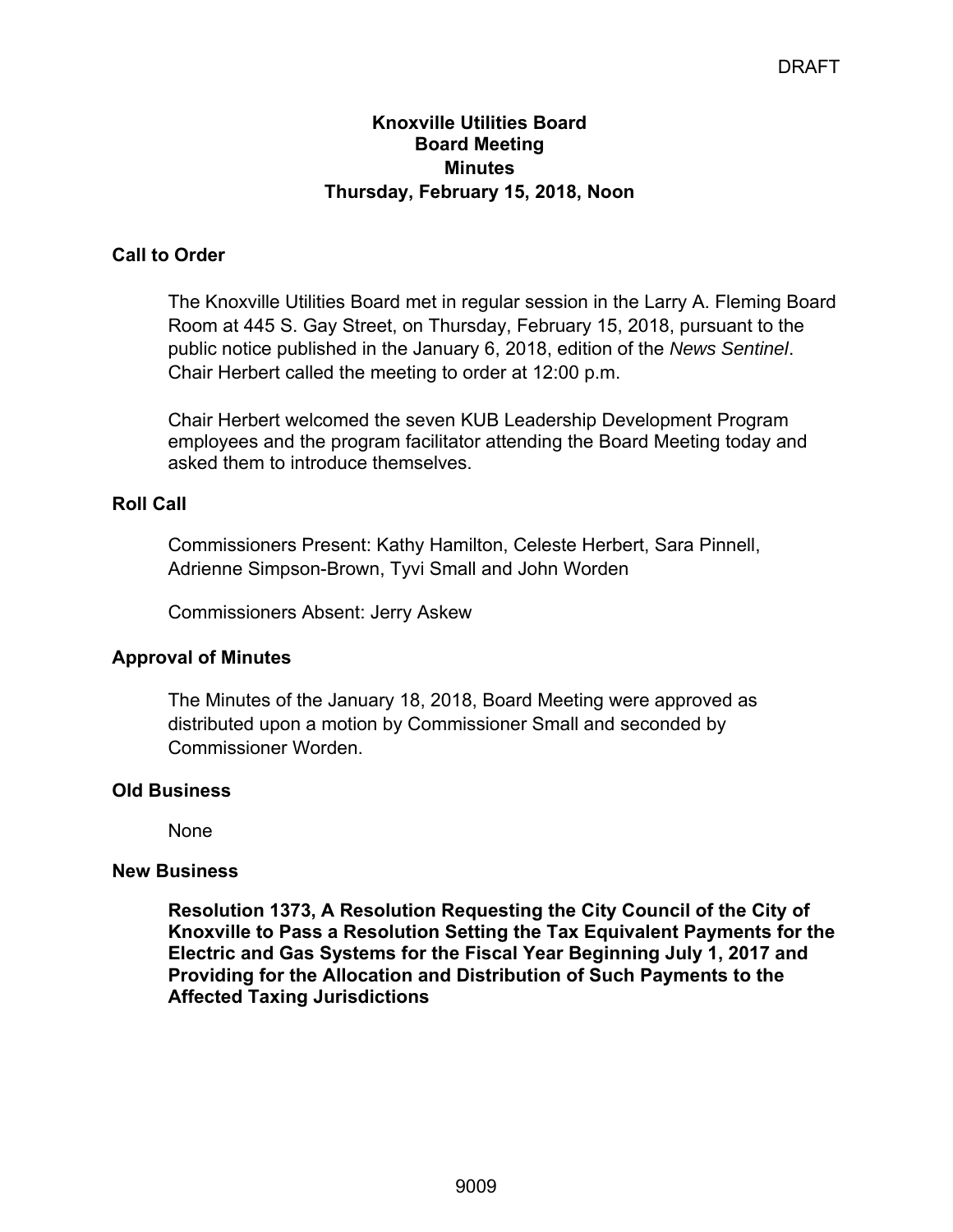### February 15, 2018

President Roach recognized Mark Walker, Senior Vice President and Chief Financial Officer, who reviewed the proposed tax equivalent payments and distribution of payments for the electric and gas systems for fiscal year 2018. He advised that state law requires that City Council adopt a resolution setting the amount of the electric and gas payments and providing for their distribution. Mr. Walker noted that the proposed electric and gas payments were the maximum amounts permitted by state law. Mr. Walker also reviewed the water and wastewater systems in lieu of tax payments for fiscal year 2018.

President Roach recommended adoption of Resolution 1373 on first and final reading. Her written recommendation is included in Attachment 1.

Upon a motion by Commissioner Pinnell and a second by Commissioner Hamilton, Resolution 1373 *(Attachment 1)* was adopted by a roll call vote on first and final reading. The following Commissioners voted "aye": Hamilton, Herbert, Pinnell, Simpson-Brown, Small and Worden. No Commissioner voted "nay".

#### **President's Report**

### **Project Help Campaign Results and Round It Up Pilot Program Update**

President Roach reminded Commissioners that KUB's Round It Up program is currently a 3-year pilot program that provides funds to weatherize low-income homes. Ms. Roach advised that official action will be presented at next month's meeting to consider continuing the program. She recognized Tiffany Martin, Manager of Customer Experience, who provided an update on this year's Project Help campaign results and an update on the Round It Up Pilot Program.

### **Kuwahee and Fourth Creek WWTPs Phase II Composite Correction Plans**

President Roach advised Commissioners that the final two projects remaining for the 2005 Federal Consent Decree for the wastewater system are on schedule for completion in 2021. She recognized Shane Bragg, an engineer with the Water Systems Engineering Department, to provide an overview of the projects.

### **RP3 (Reliable Public Power) Update**

President Roach recognized Gabriel Bolas, Senior Vice President and Chief Engineer, to provide an update on KUB's RP3 (Reliable Public Power) designation. Mr. Bolas advised the Board that KUB achieved an RP3 Diamond level certification and perfect score on its RP3 application.

#### **Other Business**

None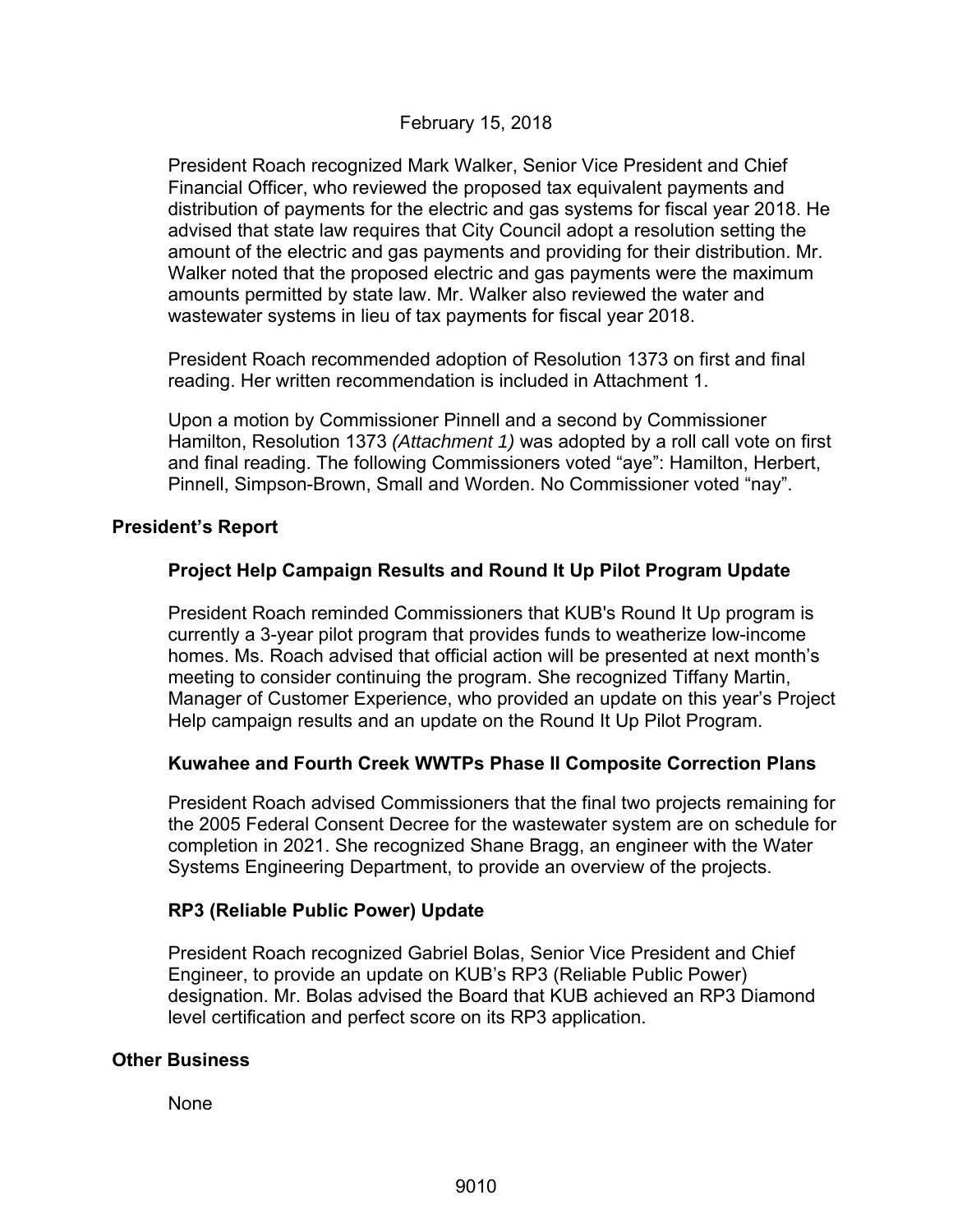# February 15, 2018

## **Public Comment**

Mike Williams, Union County Mayor – 901 Main Street – Maynardville, TN 37807

Bonnie Swinford – 1327 Fair Drive – Knoxville, TN 37918

Wolf Naegeli – 4425 Balraj Lane – Knoxville, TN 37921

Adam Hughes – 1119 Alexander Street, Apt. 1 – Knoxville, TN 3717

Alex Dunn – Address not provided

Stephen Smith – 5443 Yosemite Trail – Knoxville, TN 37909

Laura Humphrey – 328 Taliwa Drive – Knoxville, TN 37920

# **Adjournment**

 $\overline{a}$ 

There being nothing further to come before the Board, Chair Herbert declared the meeting adjourned at 1:25 p.m.

Celeste Herbert, Chair

Mark Walker, Board Secretary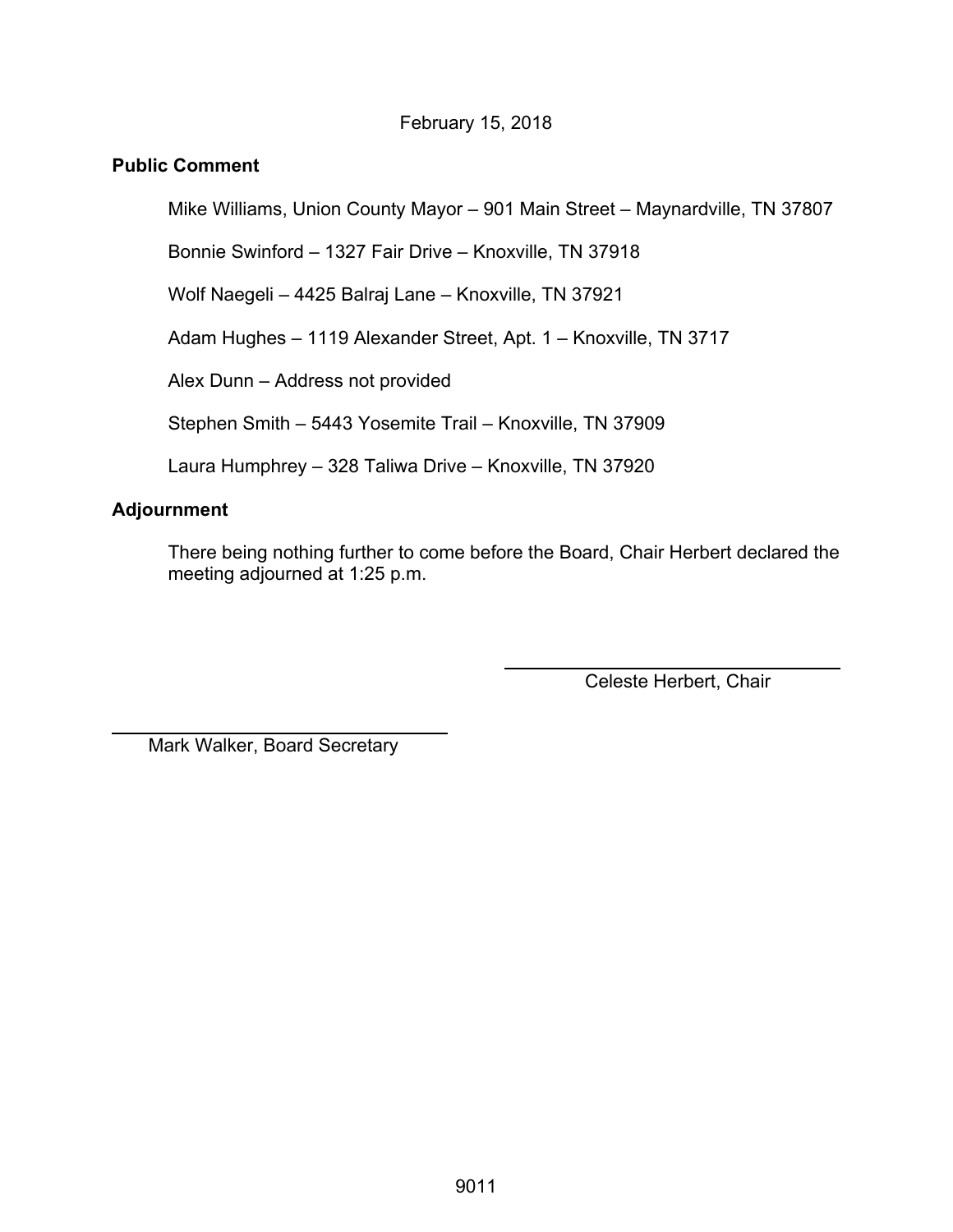# **Attachments**

| Attachment 1 | Recommendation Letter and Resolution 1373, A Resolution<br>Requesting the City Council of the City of Knoxville to Pass<br>a Resolution Setting the Tax Equivalent Payments for the<br>Electric and Gas Systems for the Fiscal Year Beginning July<br>1, 2017 and Providing for the Allocation and Distribution of<br>Such Payments to the Affected Taxing Jurisdictions | Page(s)<br>$9013 - 9018$ |
|--------------|--------------------------------------------------------------------------------------------------------------------------------------------------------------------------------------------------------------------------------------------------------------------------------------------------------------------------------------------------------------------------|--------------------------|
|--------------|--------------------------------------------------------------------------------------------------------------------------------------------------------------------------------------------------------------------------------------------------------------------------------------------------------------------------------------------------------------------------|--------------------------|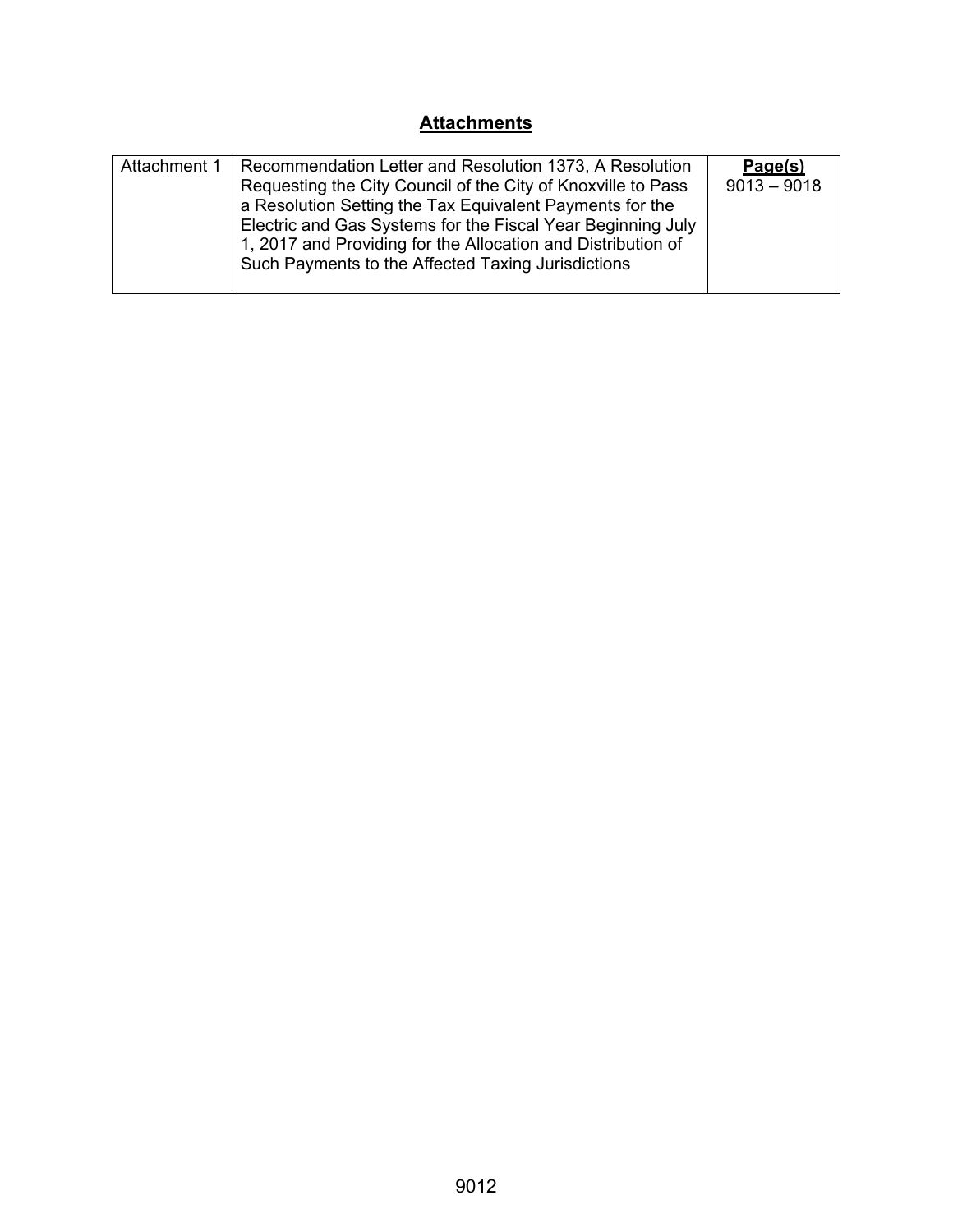

February 9, 2018

Knoxville Utilities Board 445 S. Gay Street Knoxville, Tennessee 37902-1109

Commissioners:

State law requires City Council, as the municipality's governing body, to pass a resolution setting the in lieu of tax payments (tax equivalents) for KUB's electric and gas systems each fiscal year and providing for their distribution to the appropriate taxing jurisdictions.

Tax equivalents for the electric system for fiscal year 2018 are \$15,542,951. Tax equivalents for the gas system for fiscal year 2018 are \$6,859,312. Both electric and gas tax equivalent payments are the maximum amounts provided for under state law. Electric and gas tax equivalent payments will be made to the respective taxing jurisdictions on the last business day of June. An overview of all tax equivalent payments for fiscal year 2018 is attached for your information.

I recommend adoption of Resolution 1373, requesting the City Council of Knoxville to set the in lieu of tax payments for KUB's electric and gas systems and to establish the allocation of payments to the various taxing jurisdictions for the fiscal year ending June 30, 2018.

Respectfully submitted,

Nintha Roach

Mintha E. Roach President and CEO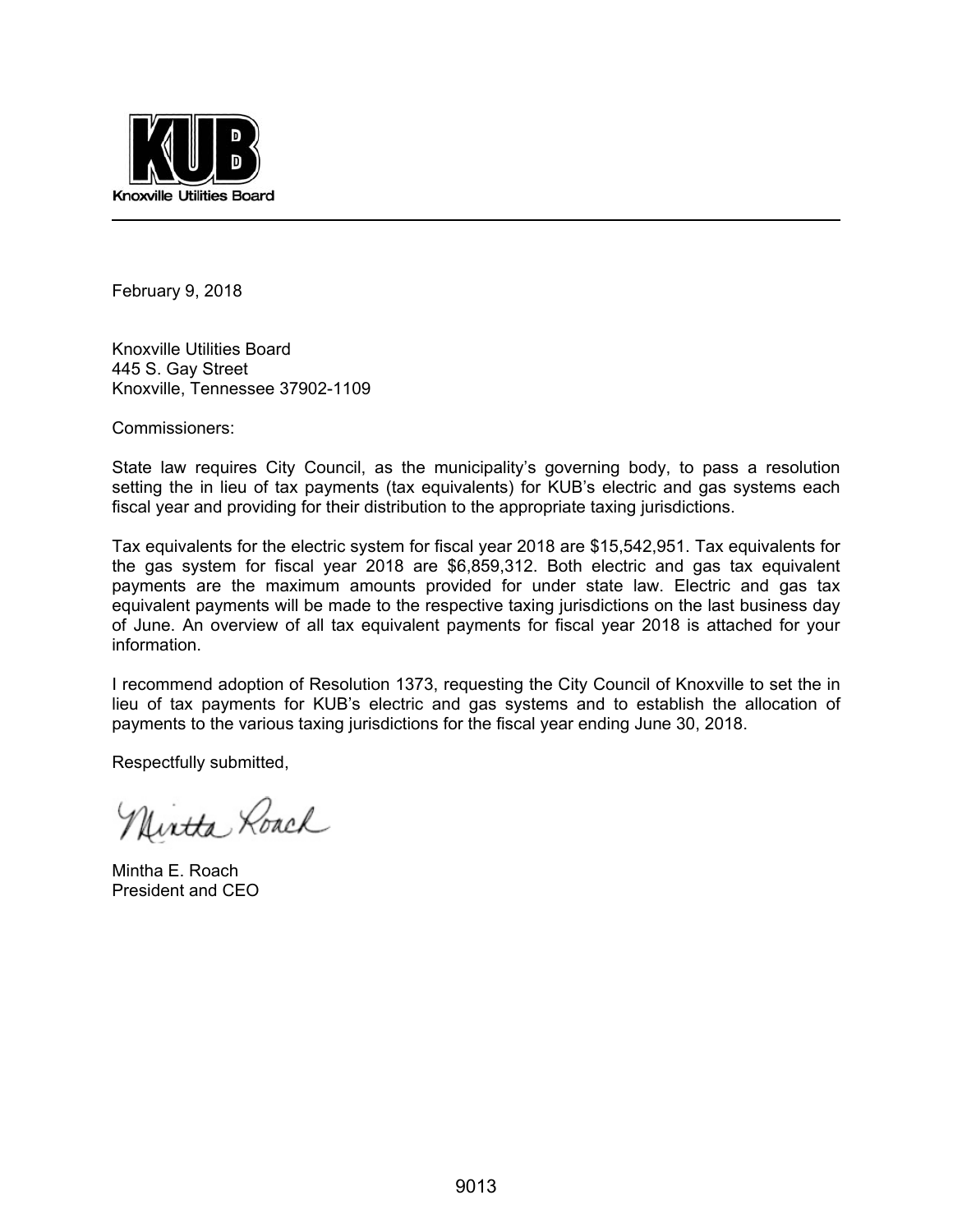# **RESOLUTION NO. 1373**

**A Resolution Requesting the City Council of the City of Knoxville to Pass a Resolution Setting the Tax Equivalent Payments for the Electric and Gas Systems for the Fiscal Year Beginning July 1, 2017 and Providing for the Allocation and Distribution of Such Payments to the Affected Taxing Jurisdictions** 

**Whereas,** in accordance with Section 1101 of the Charter of the City of Knoxville, the purchase, sale, and distribution of electric and gas services by the City of Knoxville are under the jurisdiction, control, and management of the Knoxville Utilities Board ("KUB"); and

**Whereas,** the state of Tennessee adopted electric and gas tax equivalent statutes in 1987 (TCA Sections 7-52-301 et seq. and Sections 7-39-401 et seq.) in order to gain uniformity with respect to payments in lieu of taxes on the property and operations of all electric and gas systems owned and operated by incorporated cities or towns, by counties, and by metropolitan governments in the state of Tennessee; and

**Whereas,** the statutes provide that every municipality may cause an amount to be paid from its electric and/or gas system revenues for tax equivalents which, in the judgment of the municipality's governing body (i.e. City Council of Knoxville), after consultation with the supervisory body (i.e. KUB), represents the fair share cost of government to be borne by the electric system and/or gas system; and

**Whereas,** the statutes include formulas which establish the maximum annual tax equivalent payment for electric and gas systems; and

**Whereas,** the statutes provide the basis for the allocation and distribution of tax equivalent payments to the various taxing jurisdictions, except to the extent any such payments were allocated and distributed under established arrangements in existence immediately prior to the adoption of the statutes; and

 **Whereas,** KUB had an established arrangement for the allocation and distribution of electric and gas system tax equivalent payments, as defined by the statutes, in existence immediately prior to the adoption of said statutes; and

**Whereas,** KUB has prepared a proposed resolution for passage by the City Council of Knoxville, a copy of which resolution is attached hereto and made a part hereof (hereinafter referred to as the "Proposed Resolution").

**Now, Therefore, Be It Hereby Resolved by the Board of Commissioners of the Knoxville Utilities Board:**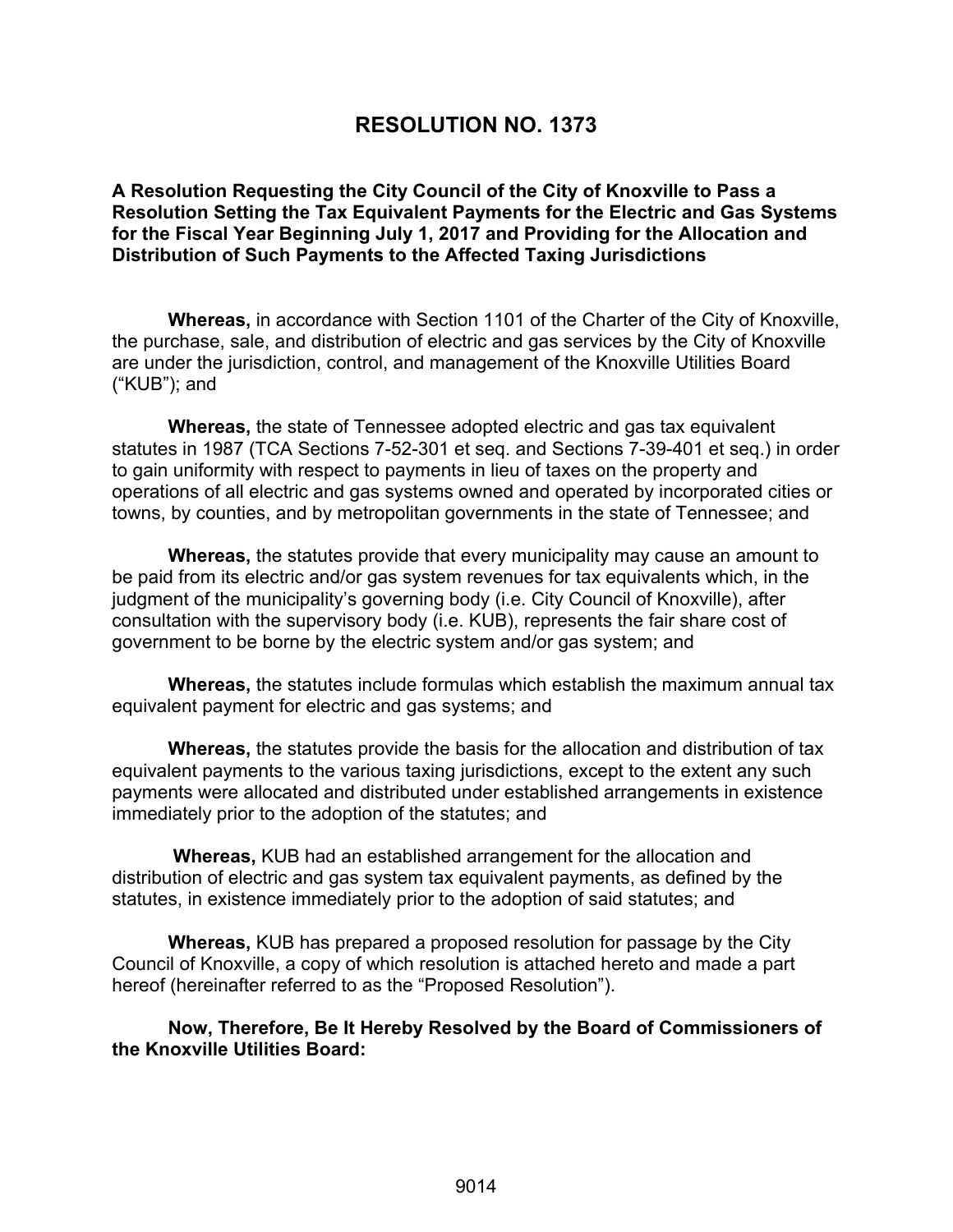**Section 1.** That the KUB Board of Commissioners (the "Board"), after due consideration, finds that it is in the best interest of KUB and the City of Knoxville to make electric and gas tax equivalent payments for the fiscal year beginning July 1, 2017, totaling \$15,542,951 for the electric system and \$6,859,312 for the gas system (hereinafter referred to as "Tax Equivalents"), with the aforesaid Tax Equivalents being the maximum amounts permitted by law.

**Section 2.** That this Board, after due consideration, finds that the following allocation and distribution of the aforesaid Tax Equivalents to the following taxing jurisdictions is required under the applicable statutes:

|                        | Electric<br><b>Tax Equivalents</b> | Gas<br><b>Tax Equivalents</b> | Total<br><b>Tax Equivalents</b> |
|------------------------|------------------------------------|-------------------------------|---------------------------------|
| City of Knoxville      | \$7,947,289                        | \$3,674,591                   | \$11,621,880                    |
| <b>Knox County</b>     | 6,707,728                          | 3,180,327                     | 9,888,055                       |
| <b>Union County</b>    | 350,536                            |                               | 350,536                         |
| <b>Sevier County</b>   | 343,139                            |                               | 343,139                         |
| <b>Grainger County</b> | 136,007                            |                               | 136,007                         |
| Jefferson County       | 37,929                             |                               | 37,929                          |
| <b>Blount County</b>   | 12,528                             |                               | 12,528                          |
| <b>Anderson County</b> | 7,795                              | 2,798                         | 10,593                          |
| Loudon County          |                                    | 1,596                         | 1,596                           |
| Total                  | \$15,542,951                       | \$6,859,312                   | \$22,402,263                    |

**Section 3.** That this Board hereby formally requests City Council to pass the Proposed Resolution, and this Board does hereby adopt, ratify, approve, consent and agree to each and every recital and provision contained in the Proposed Resolution.

**Section 4.** That this Board finds that the statutory obligation for consultation with the supervisory body (KUB) will be fulfilled by the delivery of this resolution to City Council.

 **Section 5.** That upon City Council's passage of the Proposed Resolution, the President and Chief Executive Officer, or the Chief Financial Officer, is hereby authorized and directed to distribute the Tax Equivalents to the respective taxing jurisdictions in accordance with the Proposed Resolution; provided, however, that the amount of such Tax Equivalents to be paid to any taxing jurisdiction specified in the Proposed Resolution shall be appropriately reduced by the aggregate amount of any qualified state, county, city and other local taxes or charges imposed for such fiscal year by or for the benefit of such taxing jurisdiction, said reduction being required by the statutes.

 **Section 6.** That the President and Chief Executive Officer is authorized to deliver copies of this Resolution to the Mayor and City Council as formal evidence of this Board's action in connection therewith.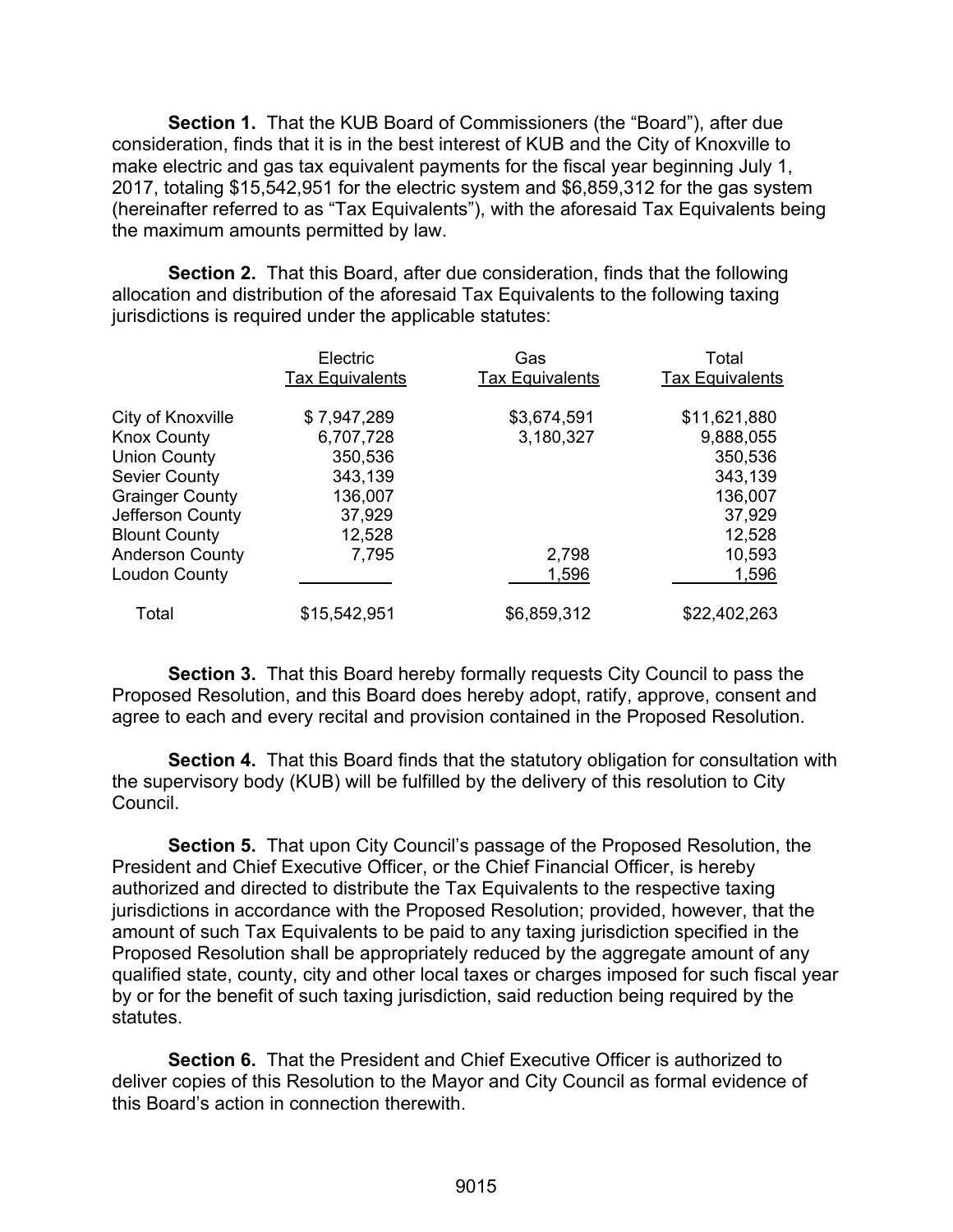**Section 7.** BE IT FURTHER RESOLVED that this Resolution shall take effect from and after its passage.

> $\frac{1}{2}$  , and the set of the set of the set of the set of the set of the set of the set of the set of the set of the set of the set of the set of the set of the set of the set of the set of the set of the set of the set Celeste Herbert, Chair

 $\mathcal{L}=\mathcal{L}^{\mathcal{L}}$  , where  $\mathcal{L}^{\mathcal{L}}$  , we have the set of the set of the set of the set of the set of the set of the set of the set of the set of the set of the set of the set of the set of the set of the set of Mark Walker, Board Secretary

APPROVED ON 1st & FINAL READING: 2-15-18 EFFECTIVE DATE: 2-15-18 MINUTE BOOK 40 PAGE 9014-9018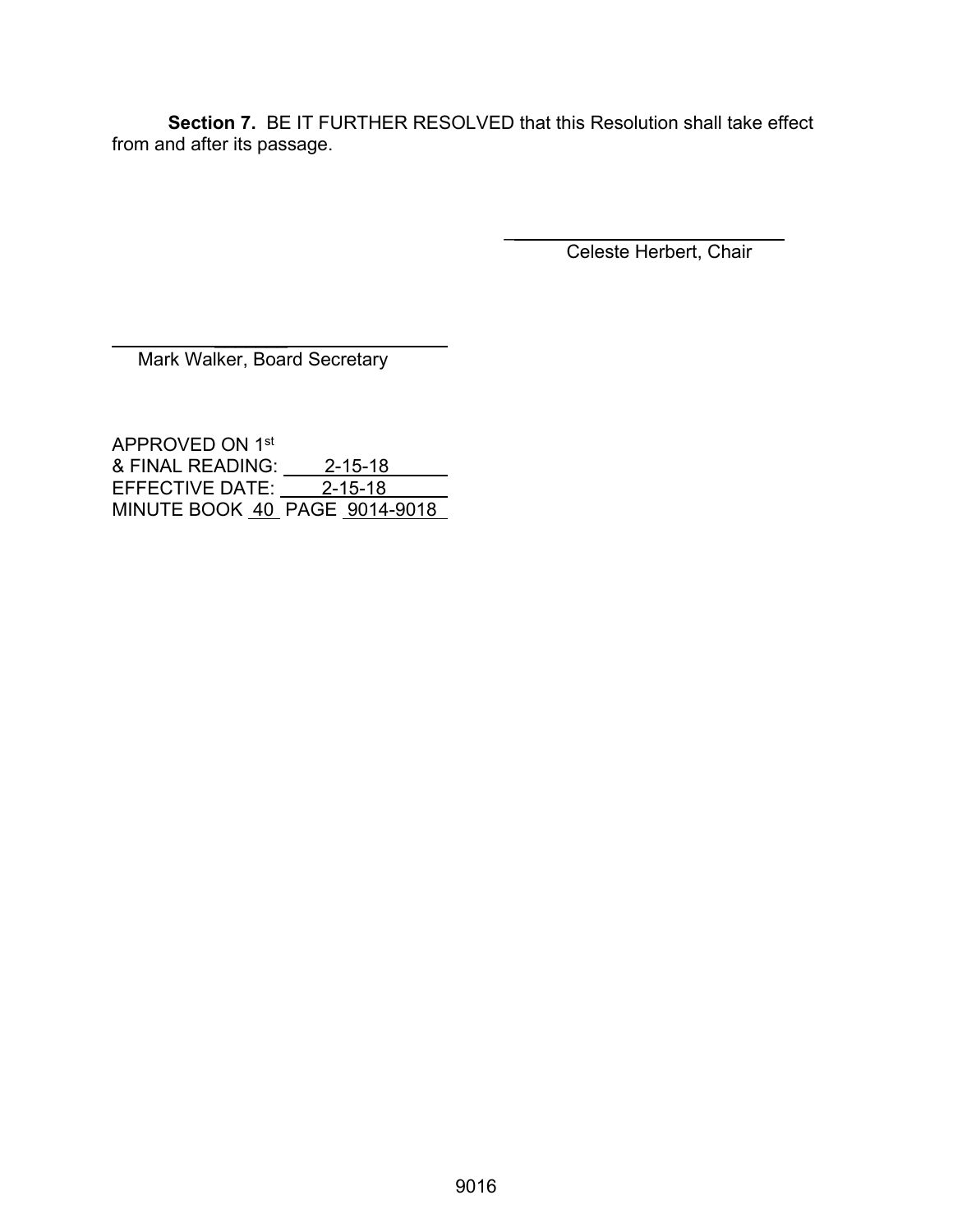#### **RESOLUTION**

#### **A Resolution of the Council of the City of Knoxville Setting the In Lieu of Tax Payments for the Electric and Gas Systems of the Knoxville Utilities Board for the Fiscal Year Beginning July 1, 2017 and Providing for the Allocation and Distribution of Such Payments to the Affected Taxing Jurisdictions**

**Whereas,** under the state of Tennessee electric and gas tax equivalent statutes (TCA Section 7-52-301 et seq. and Section 7-39-401 et seq.), the Council of the City of Knoxville, after consultation with the Knoxville Utilities Board (hereinafter referred to as "KUB"), may cause to be paid from KUB's Electric and Gas Divisions an amount for payments in lieu of taxes (hereinafter referred to as "Tax Equivalents") on KUB's electric and gas systems and operations which, in the judgment of City Council, shall represent the fair cost of government properly to be borne thereby; and

**Whereas,** the amount of Tax Equivalents that may be set by City Council is to be in lieu of all state, county, city and other local taxes or charges imposed on KUB's Electric and Gas Divisions for the fiscal year by the various taxing jurisdictions in which the properties of the electric and gas systems are situated, said amount being subject to a maximum limitation that may be paid for a fiscal year; and

**Whereas,** the Tax Equivalents are to be distributed to the respective taxing jurisdictions in accordance with a mandatory distribution formula or under established arrangements with taxing jurisdictions in effect immediately prior to the adoption of the statutes, both as provided for in the statutes; and

**Whereas,** KUB had established arrangements in place with taxing jurisdictions for the allocation and distribution of in lieu of tax payments on KUB's electric and gas systems immediately prior to the adoption of the statutes; and

**Whereas,** KUB, by its passage of Resolution No. 1373 on February 15, 2018, and the delivery of same to City Council, has requested City Council pass a resolution setting the Tax Equivalents for the fiscal year beginning July 1, 2017, and providing for the allocation and distribution of the Tax Equivalents to the affected taxing jurisdictions (hereinafter referred to as "Proposed Resolution"); and

**Whereas,** City Council, having consulted with KUB regarding the setting of the Tax Equivalents and the allocation and distribution thereof to the affected taxing jurisdictions, hereby finds that KUB's Proposed Resolution is in the best interests of the City of Knoxville and KUB.

#### **NOW THEREFORE BE IT HEREBY RESOLVED BY THE CITY COUNCIL OF THE CITY OF KNOXVILLE:**